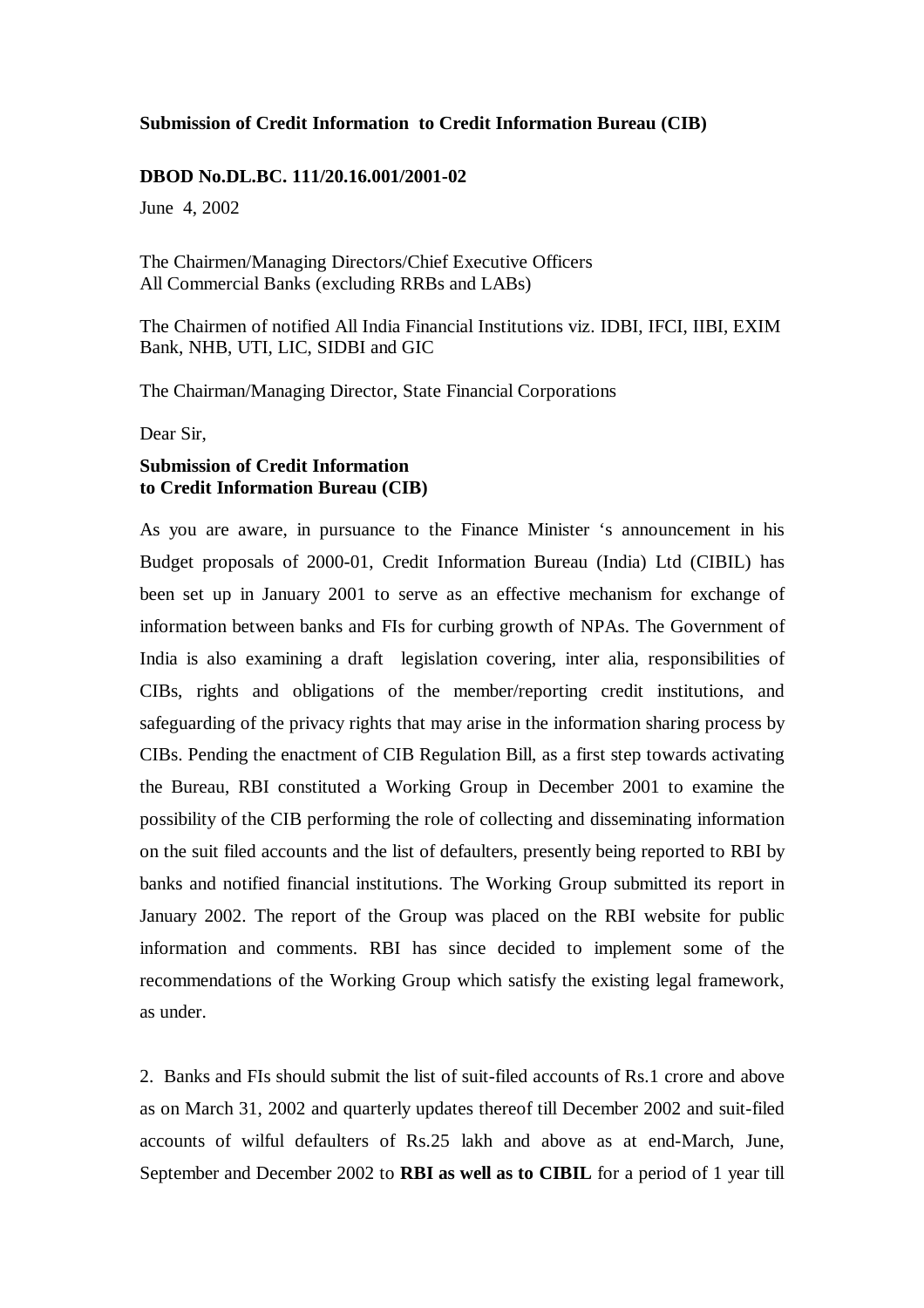31 March 2003. Thereafter, aforesaid information should be submitted to CIBIL only and not to RBI. The address of CIBIL is as under:

The Chairman Credit Information Bureau (India) Limited Apeejay House, 2nd Floor 3, Dinshaw Vaccha Road Churchgate , Mumbai 400 020 Phone:. 2850032, 2043846 Fax No. 2043756

3. Banks and notified FIs are however advised to continue to submit the data relating to non-suit filed accounts of Rs.1 crore and above, classified as doubtful or loss, as on March 31, and September 30 and also quarterly list of wilful defaulters where suits have not been filed only to RBI as hitherto. A list of statements that are being submitted on the subject is indicated in the Annexure for ready reference.

4. This direction is issued under Section 35 A of the Banking Regulation Act, 1949.

5. Please acknowledge receipt of the letter.

Yours faithfully,

**(M.R.Srinivasan) Chief General Manager**

Encl: 1

## **Annexure**

# **Submission of credit information in terms of RBI circular No BC.DL/161/20.16.002/99-2000 dated 1st April 2000**

| <b>Nature of Information</b> | To whom to be submitted | <b>Periodicity</b> |
|------------------------------|-------------------------|--------------------|
| <b>Suit-filed accounts</b>   |                         |                    |